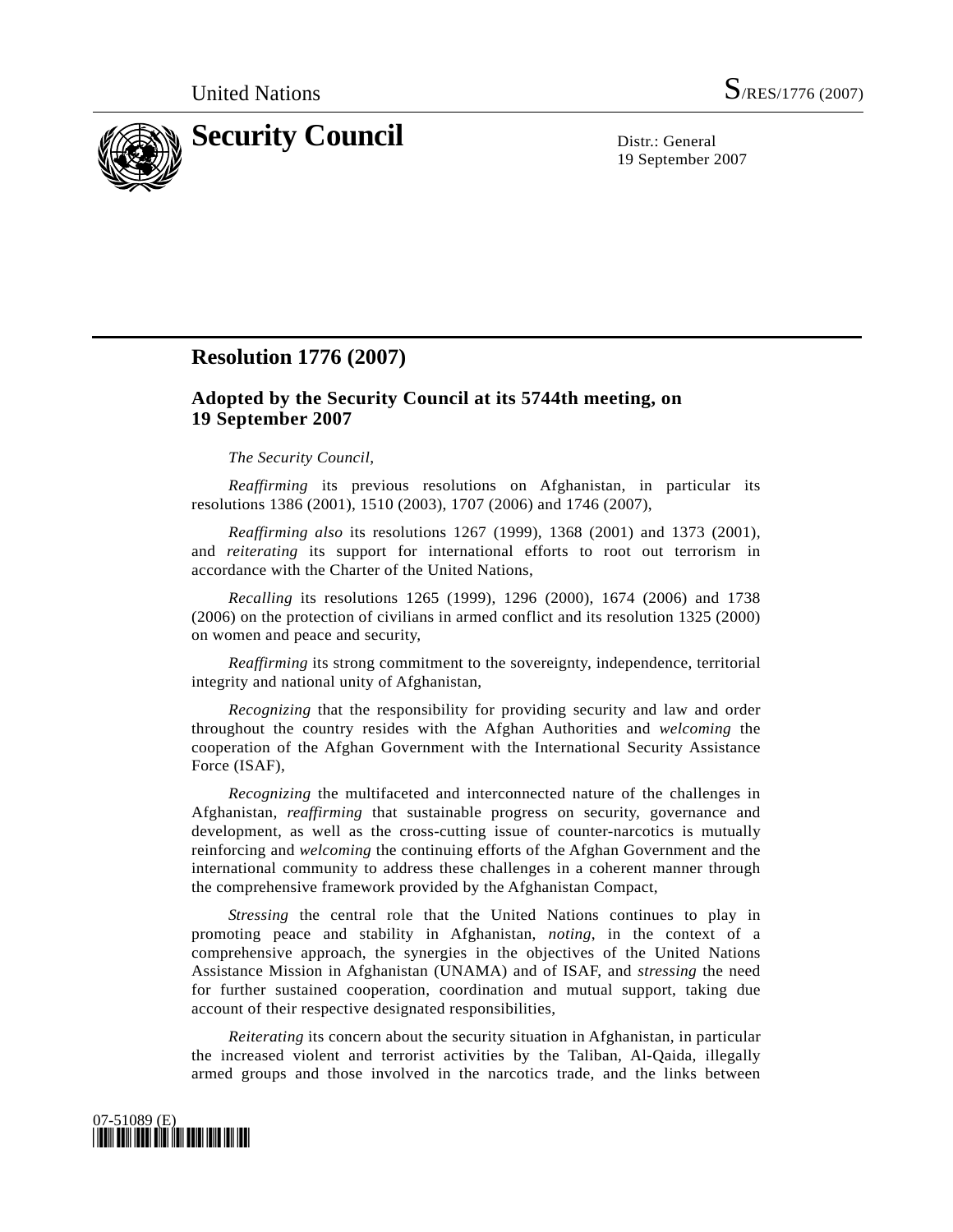terrorism activities and illicit drugs, resulting in threats to the local population, national security forces and international military and civilian personnel,

*Expressing also* its concern over the harmful consequences of violent and terrorist activities by the Taliban, Al-Qaida, and other extremist groups on the capacity of the Afghan Government to guarantee the rule of law, to provide basic services to the Afghan people, and to ensure the full enjoyment of their human rights and fundamental freedoms,

*Reiterating* its support for the continuing endeavours by the Afghan Government, with the assistance of the international community, including ISAF and the Operation Enduring Freedom (OEF) coalition, to improve the security situation and to continue to address the threat posed by the Taliban, Al-Qaida and other extremist groups, and *stressing* in this context the need for sustained international efforts, including those of ISAF and the OEF coalition,

 *Condemning* in the strongest terms all attacks, including Improvised Explosive Device (IED) attacks, suicide attacks and abductions, targeting civilians and Afghan and international forces and their deleterious effect on the stabilization, reconstruction and development efforts in Afghanistan, and *condemning further* the use by the Taliban and other extremist groups of civilians as human shields,

 *Expressing* its concern about all civilian casualties, and *reiterating* its call for all feasible steps to be taken to ensure the protection of civilian life and for international humanitarian and human rights law to be upheld,

 *Recognizing* the robust efforts taken by ISAF and other international forces to minimize the risk of civilian casualties, notably the continuous review of tactics and procedures and the conduct of after-action reviews in cooperation with the Afghan Government in cases where civilian casualties have reportedly occurred,

 *Stressing* the need for further progress in security sector reform, including further strengthening of the Afghan National Army and Police, disbandment of illegal armed groups, justice sector reform and counter-narcotics,

 *Stressing* in this context the importance of further progress in the reconstruction and reform of the Afghan prison sector, in order to improve the respect for the rule of law and human rights therein,

 *Reiterating* its call on all Afghan parties and groups to engage constructively in peaceful political dialogue within the framework of the Afghan Constitution and in the socio-economic development of the country, and to avoid resorting to violence including through the use of illegal armed groups,

 *Recognizing* the importance of the contribution of neighbouring and regional partners for the stabilization of Afghanistan, and *stressing* the crucial importance of advancing regional cooperation as an effective means to promote security, governance and development in Afghanistan,

 *Welcoming* the completion of ISAF's expansion throughout Afghanistan, the continued coordination between ISAF and the OEF coalition, and the cooperation established between ISAF and the European Union presence in Afghanistan, in particular its police mission (EUPOL Afghanistan),